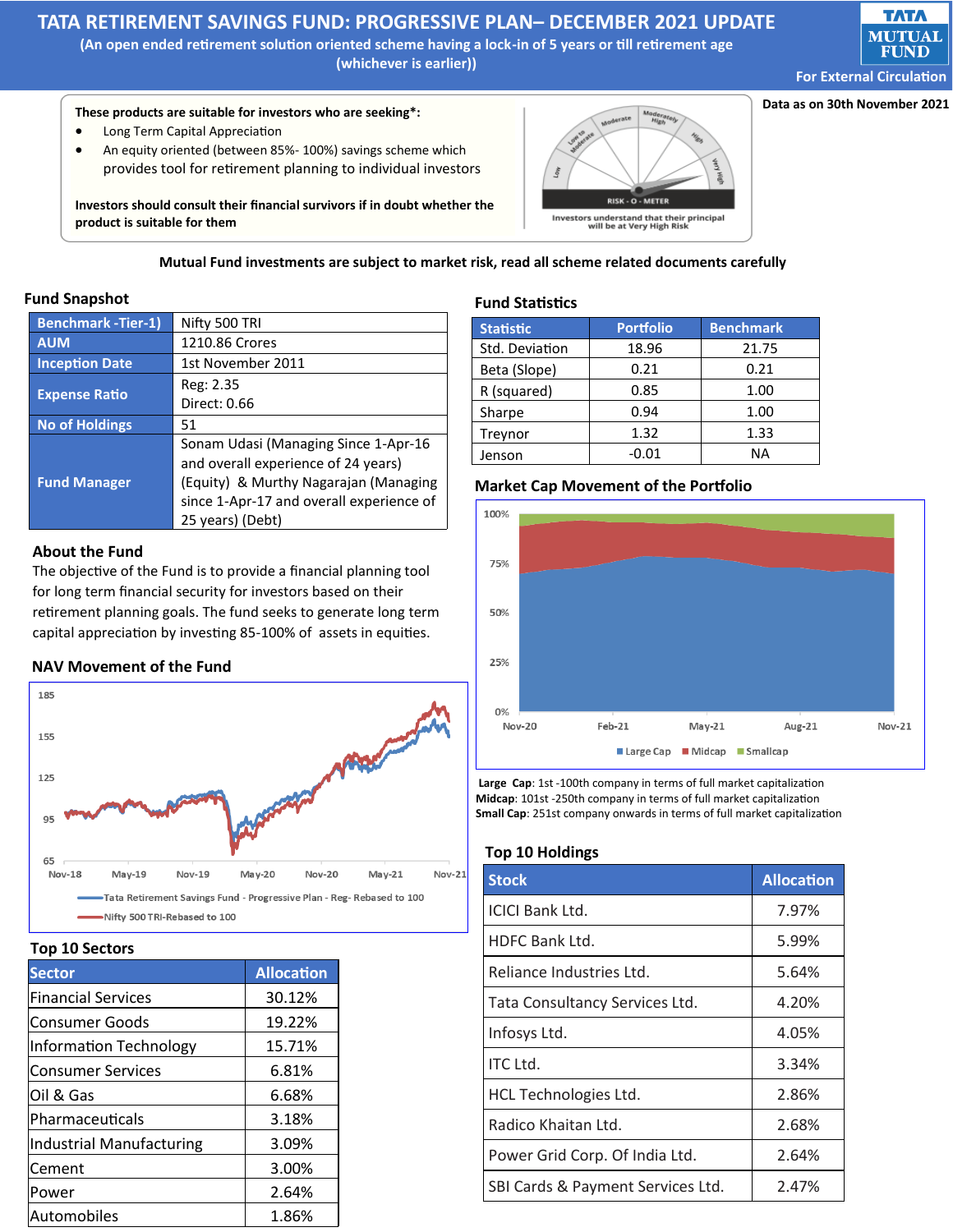## **Portfolio Construction\***

**What kind of stocks does the fund buy** - The fund manager generally prefers companies that have high growth, sustainable business models *(businesses that have longer shelf life and relevance),* low debt and are market leaders.

**100% equity allocation possible as long term holding of the portfolio is by design**- The fund can invest up to 100% of assets in equity. The investor can better gain capital appreciation over the long-term as compared to other retirement options like NPS and Insurance Pension Plans have relatively lower equity allocations.

**Patience investing leading to growth vide compounding and increase in the chances of getting returns** - The lock in feature encourages investors to look beyond near-term volatility and stay invested in the fund for and benefit from compounded growth. Retirement fund enforces 'patience' in holding the investment.

**Number of stocks -** The portfolio generally holds about 40-55 stocks. The FM goes more by his conviction rather than thinking concentration or diversification. High conviction could mean a 4% exposure per stock and for some it is at 8%. Earnings visibility and liquidity of the stock leads to concentration. For the fund, 40 stocks is a decent number as with that the FM can cover every segment / market cap. The fund currently holds 51 stocks.

**Allocation across market caps with the fund looking at an average of 50% allocation towards Large caps** – The fund is a multi-cap portfolio. It usually holds above 50% in Large caps for liquidity and steady returns. This allows the FM to construct the balance out of Midcaps or Small caps. The fund is currently dominated by large caps (with a ~70% allocation to large caps, ~18% to midcaps and 12% in smallcaps). In the past year, on average the fund has held 74% in large caps, 19% in midcaps and 7% in small caps.

\*Current portfolio construction strategy, and is subject to change in the future

## **Equity Markets Outlook**

- Indian markets are well rounded across sectors ranging from Information Technology, Metals, Cement & cement products, Consumer Staples & Discretionary. In the past few quarters businesses have been able to significantly reduce debt. The market leaders across sectors have generally been able to be without any leverage. There has been a pickup in capex, especially from the private sector.
- Global investors are also positive on India, considering the recent issues in China even though India has higher valuations than other emerging economies. While valuations are not cheap, they are are justifiable due to momentum in earnings visibility. Valuations are likely to pick up in the coming 1-2 quarters.
- The recent corrections make it the opportune time to build up positions in the equity markets. Liquidity conditions make equities more preferable in comparisons with other asset classes.

#### **Sectoral Positions**

**Financial Services:** India being a growth economy, Banks are central to growth. Banks can serve as growth stocks, and through them the investor can capture the capital expenditure cycles. The fund manager prefers well-capitalized Private sector large banks with a strong digital presence that allows them to directly interact with customers (~18% of the portfolio). Only Banks with a strong digital presence would be able to compete for newer customers and others may lose market share in coming years.

The fund manager is positive on the long term potential of financial services in India – segments such as Insurance, Asset Management, payment services and brokerages ( The fund is overweight on insurance companies (~5% of the portfolio) as they can serve as compounders. The fund holds smaller positions in segments such as Asset Management, payments services and an HFC (cumulatively ~6% of the portfolio).